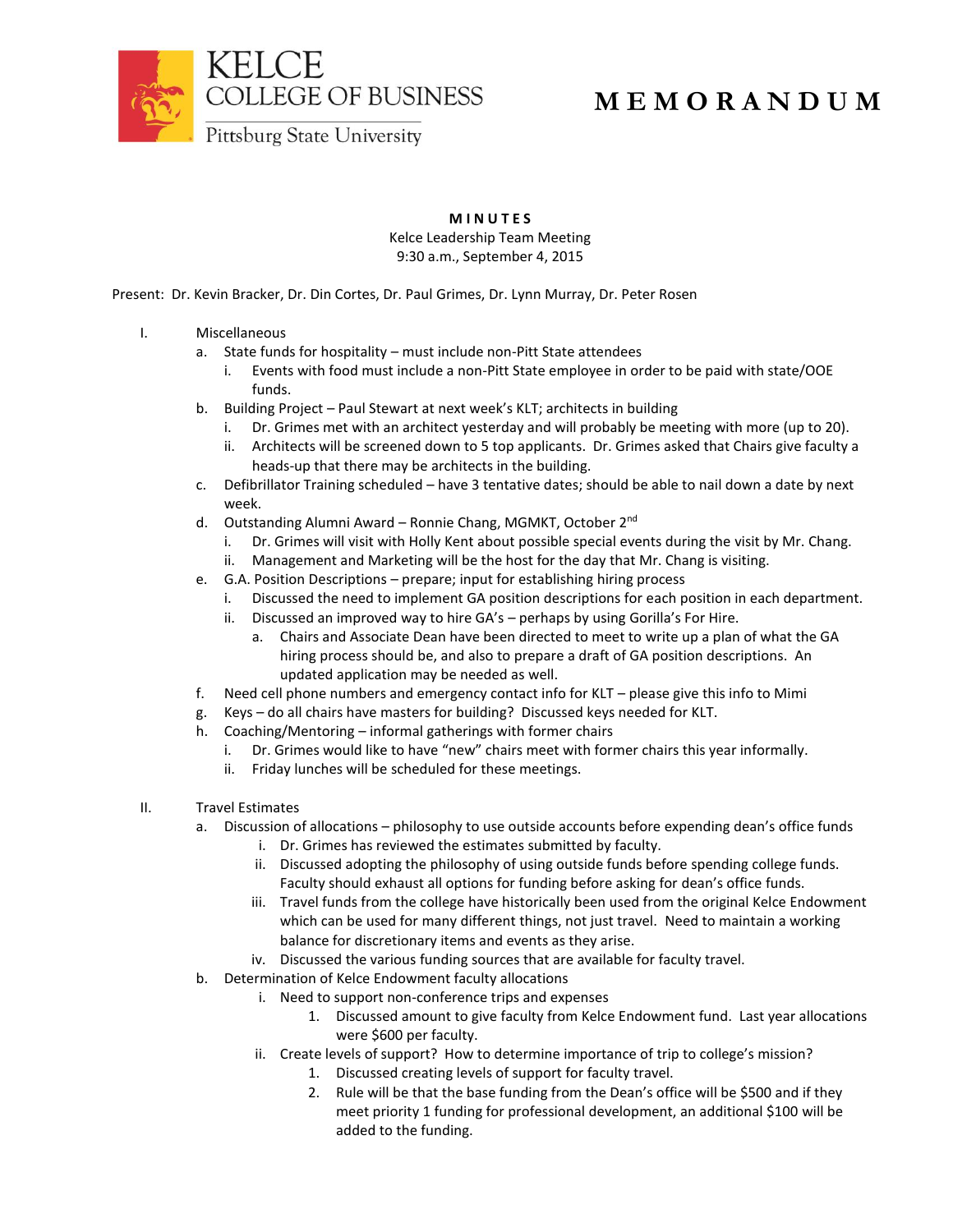- III. Strategic Plan
	- a. Curriculum Review and Revision
		- i. This process needs to begin.
		- ii. Dr. Maceli is the Chair of the College Curriculum Committee this year.
		- iii. Discussed putting together a smaller task force of 3-4 faculty to review the core curriculum as opposed to using the college curriculum committee to perform this review. It was decided that the college committee will do this review.
		- iv. The undergraduate college committee and KLT will meet to discuss the charge for the committee. Dr. Grimes will make a proposal and give timelines after approval of KLT.
		- v. MBA Program Advisory Council will conduct this review for the MBA program.
	- b. P&T Guidelines
		- i. Dr. Grimes would like to consider establishing college-wide promotion and tenure guidelines rather than departmental.
		- ii. KLT will be charged with writing up a college-wide draft of the P&T document which will eventually be voted on by the college faculty.
	- c. Youngman Program Reformation
		- i. Dr. Grimes has requested that he be given the authority to make decisions on spending and a policy from this account (endowment) with approval from the KLT and eventually approval of the faculty.
		- ii. After discussion, KLT approved Dr. Grimes taking on this role.
	- d. College Academic Honesty Policy
		- i. Will set up a task force with one faculty member from each department Dr. van Wyk will be asked to chair the task force. The Dean will have a charge for the committee as soon as the other committee members are chosen.
	- e. Kelce Connections Newsletter
		- i. Dr. Cortes, as Associate Dean, has begun working on getting the newsletter up and going.
		- ii. Discussed what needs to be included in the newsletter, and if it should be in electronic or hard copy format. Need to have new content.
- IV. Updates and Announcements
	- a. Cortes –
	- b. Bracker –
	- c. Murray –
	- d. Rosen –
- V. Old Business
	- a. Discussed downward trend in enrollment. Enrollment for Fall is down by about 3%.
	- b. MBA Enrollment is down for the fall semester, but all graduate enrollment for PSU is down as well because we had so many students graduate last spring and summer.
	- c. Discussed setting up a team of Kelce faculty for the annual golf tournament.
- VI. New Business
- VII. Adjourn 10:55